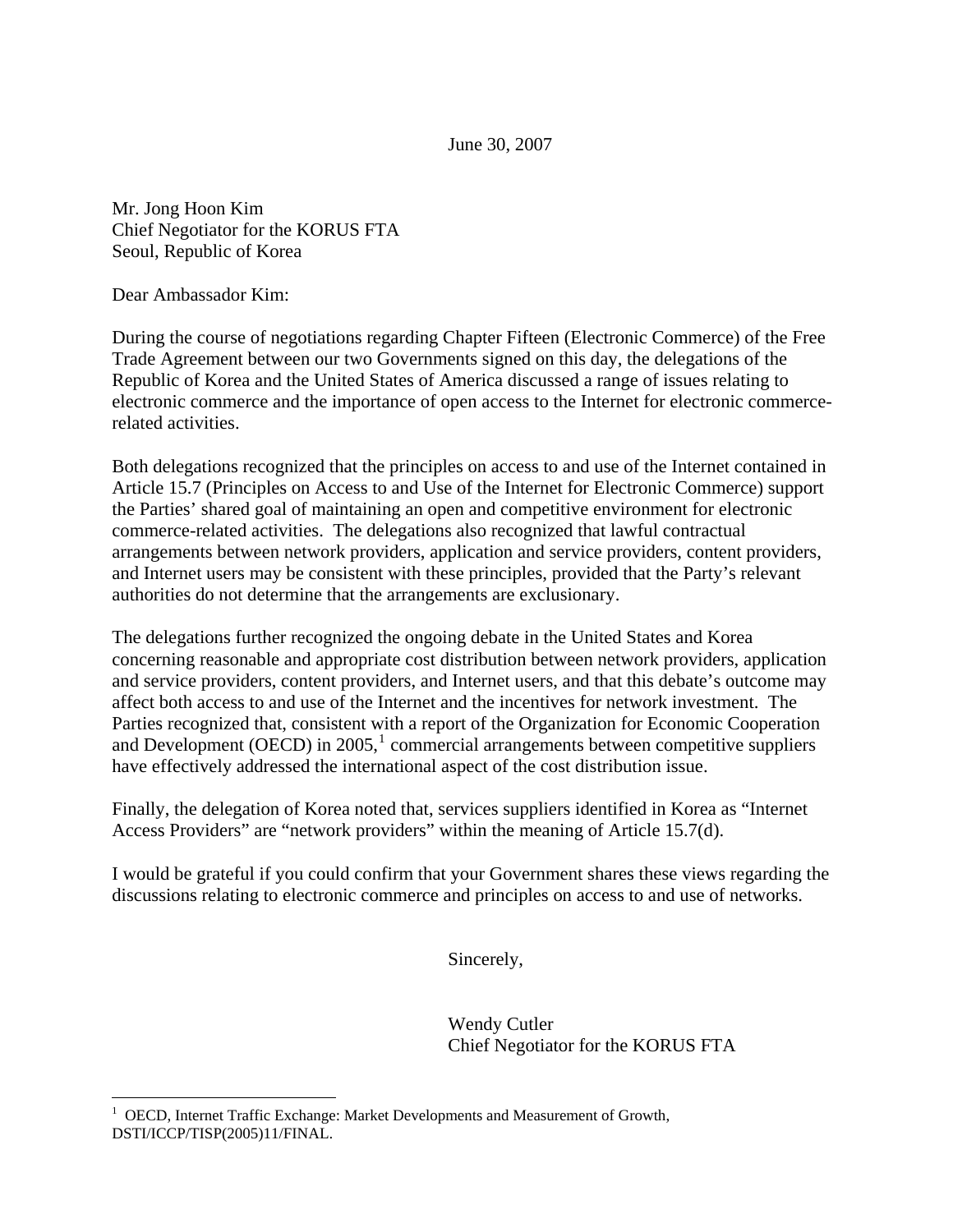June 30, 2007

Wendy Cutler Chief Negotiator for the KORUS FTA Office of the United States Trade Representative Washington, D.C.

Dear Ms. Cutler:

This letter is to acknowledge receipt of your letter of this date, which reads as follows:

During the course of negotiations regarding Chapter Fifteen (Electronic Commerce) of the Free Trade Agreement between our two Governments signed on this day, the delegations of the Republic of Korea and the United States of America discussed a range of issues relating to electronic commerce and the importance of open access to the Internet for electronic commerce-related activities.

Both delegations recognized that the principles on access to and use of the Internet contained in Article 15.7 (Principles on Access to and Use of the Internet for Electronic Commerce) support the Parties' shared goal of maintaining an open and competitive environment for electronic commerce-related activities. The delegations also recognized that lawful contractual arrangements between network providers, application and service providers, content providers, and Internet users may be consistent with these principles, provided that the Party's relevant authorities do not determine that the arrangements are exclusionary.

The delegations further recognized the ongoing debate in the United States and Korea concerning reasonable and appropriate cost distribution between network providers, application and service providers, content providers, and Internet users, and that this debate's outcome may affect both access to and use of the Internet and the incentives for network investment. The Parties recognized that, consistent with a report of the Organization for Economic Cooperation and Development (OECD) in 2005,<sup>[1](#page-1-0)</sup> commercial arrangements between competitive suppliers have effectively addressed the international aspect of the cost distribution issue.

Finally, the delegation of Korea noted that, services suppliers identified in Korea as "Internet Access Providers" are "network providers" within the meaning of Article  $15.7(d)$ .

I would be grateful if you could confirm that your Government shares these views

<span id="page-1-0"></span> $\overline{a}$ <sup>1</sup> OECD, Internet Traffic Exchange: Market Developments and Measurement of Growth, DSTI/ICCP/TISP(2005)11/FINAL.